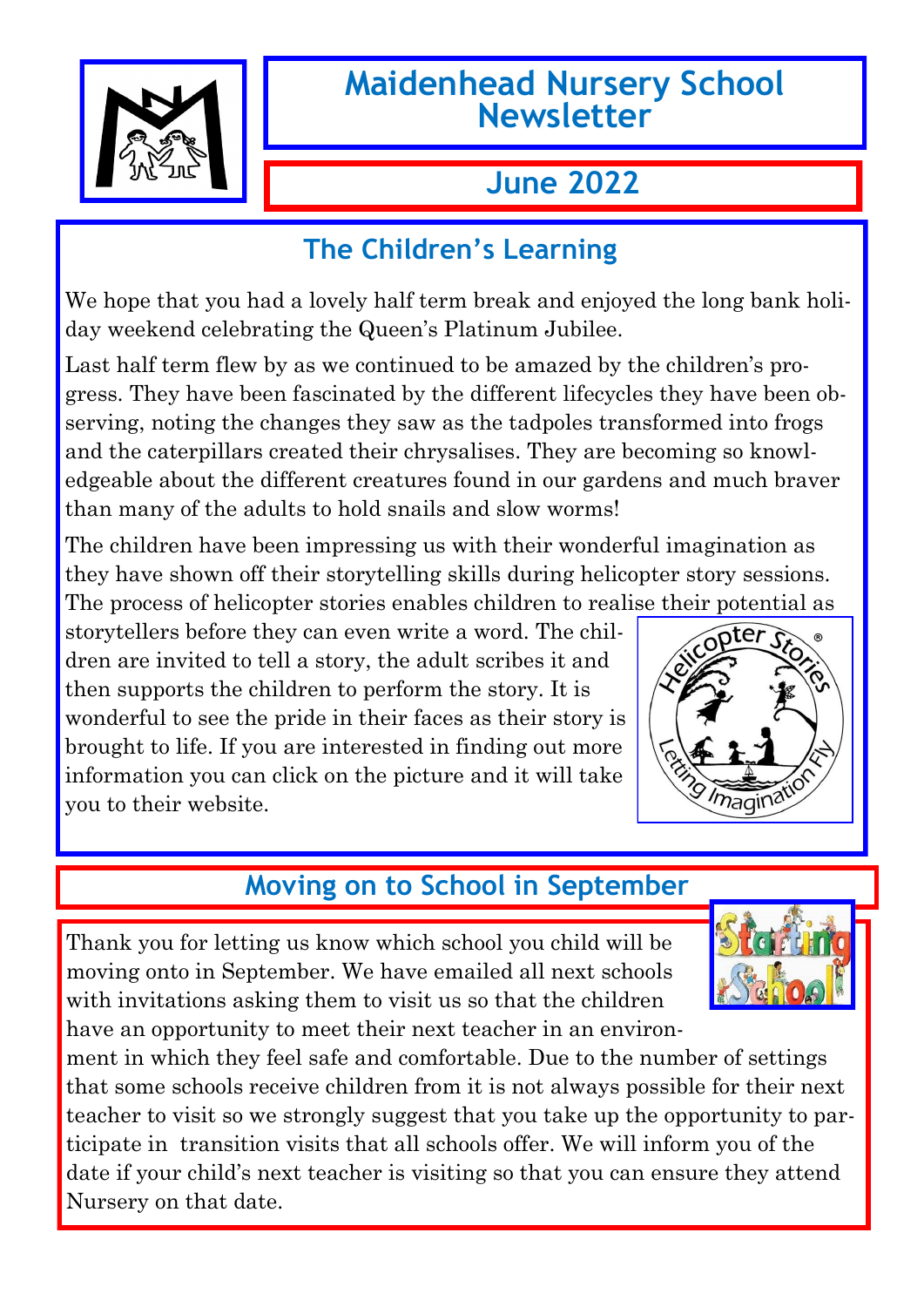#### **A few reminders**

☺Please let us know if your child is unwell and unable to attend Nursery on the first day of absence. Children should remain off Nursery for 48 hours from their last symptom if they have had a stomach upset.

☺Please remain vigilant for symptoms and follow the current Government guidance linked to coronavirus/respiratory infections. Children with mild symptoms e.g. a runny nose or slight cough, who are otherwise well, can continue to attend Nursery. Children who are unwell and have a high temperature should stay at home and avoid contact with other people, if possible. They can return to Nursery when they no longer have a high temperature and are feeling well. It is not recommended that children are tested for COVID-19 unless directed to by a health professional. If your child has a positive COVID-19 test result they should try to stay at home and avoid contact with other people for 3 days after the day they took the test. After 3 days, if they feel well and do not have a high temperature, they can resume their normal activities.

☺Please check emails or our website for reminders, letters, weekly planning and newsletters (we do not give out paper letters).

☺Please park safely and with consideration of our neighbours. Avoid blocking driveways and the nursery car park.

☺Please ensure that your child wears clothes that enable them to be as independent as possible with going to the toilet and changing themselves. Elasticated trousers and leggings are ideal.

### **Coming Soon ...**

We would love to hear about your children's successes. We understand that the children enjoy a wide range of experiences at home and we value your input as parents when it comes to assessing your child's learning. Over the

next few weeks the team in the nursery classroom will be sending out a progress sheet for you to celebrate with us what you feel are your child's main achievements whilst they have been at Maidenhead Nursery School. We would really appreciate it if you could find the time to write down what you have noticed about your child's learning since they have attended Maidenhead Nursery. This will help us to build a complete picture of their progress as the school year draws to a close.

### **Suncream and Sunhats**



As the warmer weather approaches please can we remind parents/ carers to ensure that their child has suncream applied prior to their nursery session. If your child is staying all day then we are happy to reapply suncream. Please provide a named bottle and leave it with your child's key person. We do have some sunhats but it is helpful for your child to bring their own—just make sure it is clearly named. Thank you.

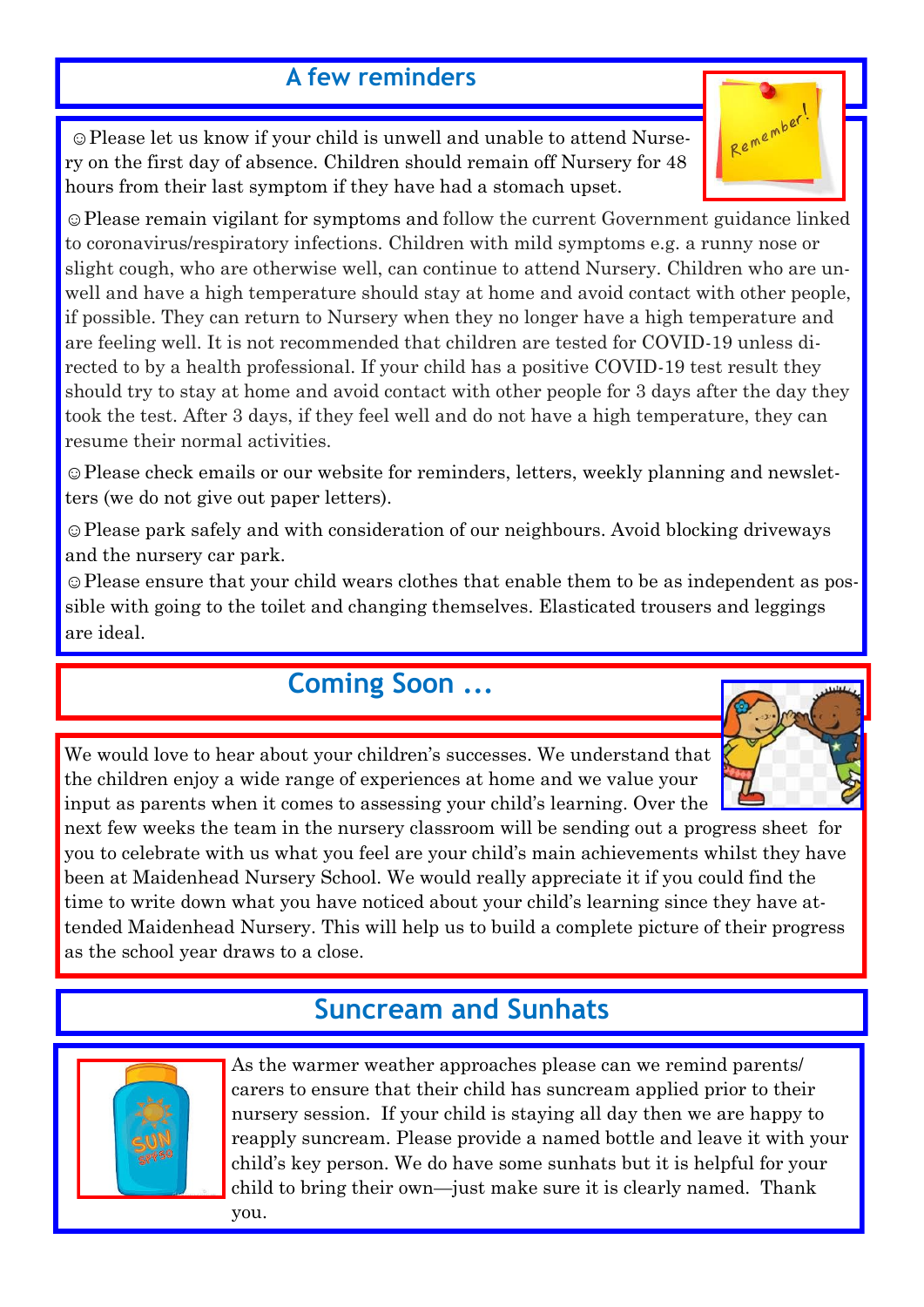#### **Speech Technique of the month**

#### **Beware of 'tag' questions**

Sometimes it's tempting to make a 'model' into a question - we do it without even thinking!

Be careful about adding 'did you?'', "don't we?", "isn't it?" tags onto the end of statements.

Your child needs to hear sentences being modelled, rather than questions. 'Tags' can leave children feeling a bit bewildered!

**Book recommendation of the month!**

Who are you? Written by Smriti Halls and illustrated by Ali Pye. This wonder-

ful, rhyming book released last year is a celebration of what makes us all unique. The detailed illustrations are a great start for discussions about hobbies, food, celebrations and family.

"How do you do! Have you come far?

WHO DO YOU ACTUALLY THINK THAT YOU ARE?

What's going on? What's this about?

Just turn the page, we're going to find out!"

#### **Diary dates**

**Week commencing 4th July** - Reports issued to children who are leaving Maidenhead Nursery School.

**Wednesday 6th July** - Travelling farm here for the day.

**Tuesday 19th July - Last day of the academic year - usual session times.**

*September 2022* 

**Thursday 1st, Friday 2nd, Monday 5th September and Tuesday 6th September - CLOSED for INSET and home visits for new children .**

**Wednesday 7th September - CLOSED. New entrants day.** 

**Thursday 8th September - Existing children to return to Nursery.** Staggered start for new children.